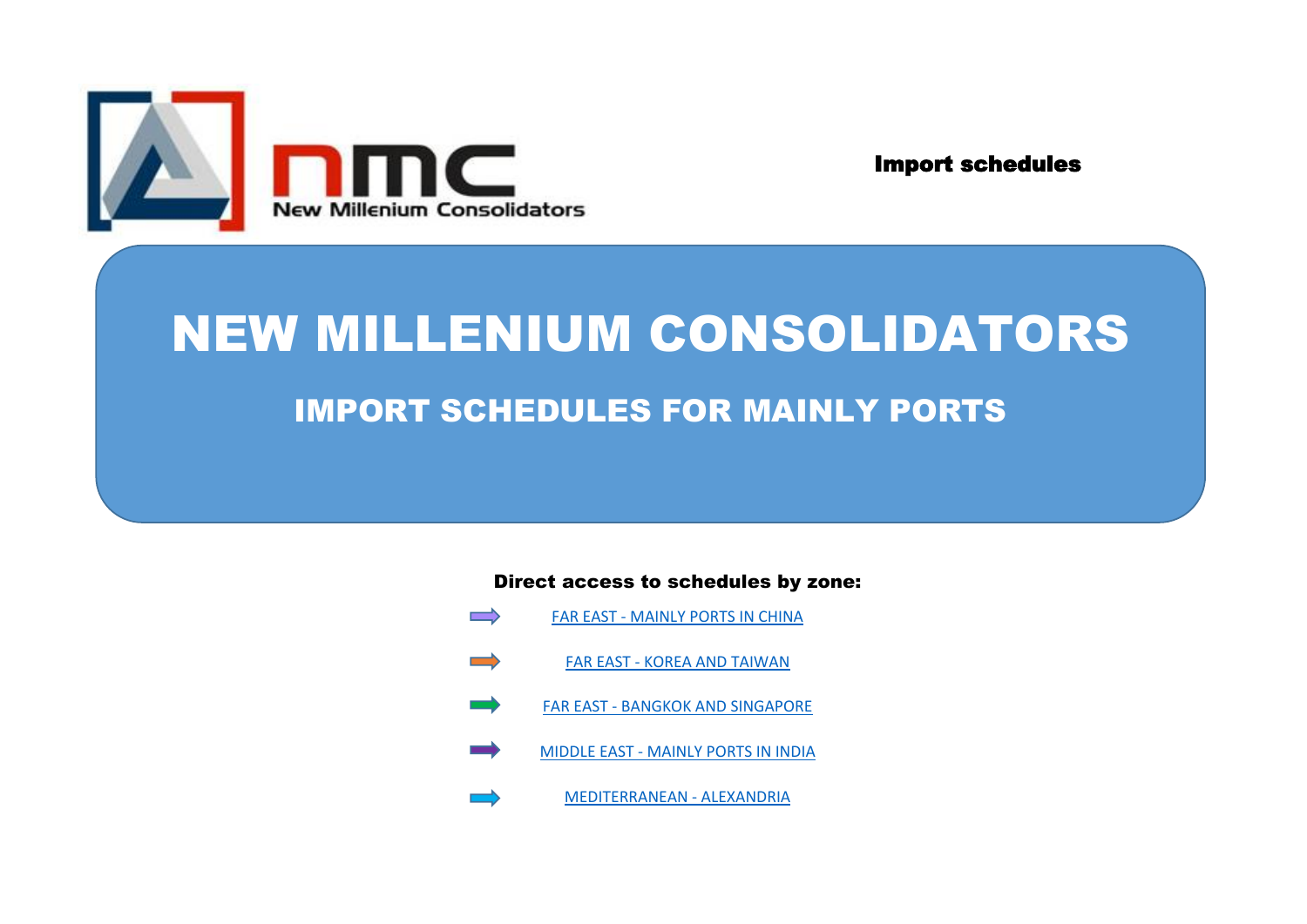## FAR EAST - MAINLY PORTS

|            | <b>QINGDAO</b> |              |                        |            |            |    |  |  |
|------------|----------------|--------------|------------------------|------------|------------|----|--|--|
| <b>POD</b> | CSF CUT OFF    | DOC. CUT OFF | <b>VESSEL NAME</b>     | <b>ETD</b> | <b>ETA</b> |    |  |  |
| Barcelona  | 06/07/2022     | 06/07/2022   | ONE MACKINAC 032W      | 10/07/2022 | 11/08/2022 | 40 |  |  |
| Barcelona  | 11/07/2022     | 11/07/2022   | HONG KONG EXPRESS 039W | 14/07/2022 | 18/08/2022 | 35 |  |  |
| Barcelona  | 21/07/2022     | 21/07/2022   | ALULA EXPRESS 026W     | 25/07/2022 | 29/08/2022 | 40 |  |  |

|                  | <b>XIAMEN</b> |              |                          |            |            |    |  |  |  |
|------------------|---------------|--------------|--------------------------|------------|------------|----|--|--|--|
| POD              | CSF CUT OFF   | DOC. CUT OFF | <b>VESSEL NAME</b>       | <b>ETD</b> | <b>ETA</b> |    |  |  |  |
| Barcelona        | 04/07/2022    | 04/07/2022   | OOCL SCANDINAVIA 021W    | 09/07/2022 | 03/08/2022 | 26 |  |  |  |
| Barcelona        | 11/07/2022    | 11/07/2022   | OOCL UNITED KINGDOM 022W | 16/07/2022 | 10/08/2022 | 26 |  |  |  |
| Barcelona        | 18/07/2022    | 18/07/2022   | OOCL HONG KONG 024W      | 23/07/2022 | 17/08/2022 | 26 |  |  |  |
| <b>Barcelona</b> | 25/07/2022    | 25/07/2022   | COSCO SHIPPING STAR 014W | 30/07/2022 | 24/08/2022 | 26 |  |  |  |

|                  | <b>SHANGHAL</b> |              |                             |            |            |    |  |  |
|------------------|-----------------|--------------|-----------------------------|------------|------------|----|--|--|
| POD.             | CSF CUT OFF     | DOC. CUT OFF | <b>VESSEL NAME</b>          | <b>ETD</b> | <b>ETA</b> |    |  |  |
| <b>Barcelona</b> | 29/06/2022      | 29/06/2022   | AL QIBLA EXPRESS 025W       | 03/07/2022 | 04/08/2022 | 31 |  |  |
| <b>Barcelona</b> | 06/07/2022      | 06/07/2022   | ONE MACKINAC 032W           | 10/07/2022 | 11/08/2022 | 31 |  |  |
| <b>Barcelona</b> | 13/07/2022      | 13/07/2022   | CMA CGM EVERGLADE OMECPW1MA | 17/07/2022 | 17/08/2022 | 31 |  |  |
| <b>Barcelona</b> | 20/07/2022      | 20/07/2022   | MSC MIRJA FJ228W            | 24/07/2022 | 27/08/2022 | 33 |  |  |
| <b>Barcelona</b> | 27/07/2022      | 27/07/2022   | CMA CGM PATAGONIA OMECRW1MA | 31/07/2022 | 24/08/2022 | 26 |  |  |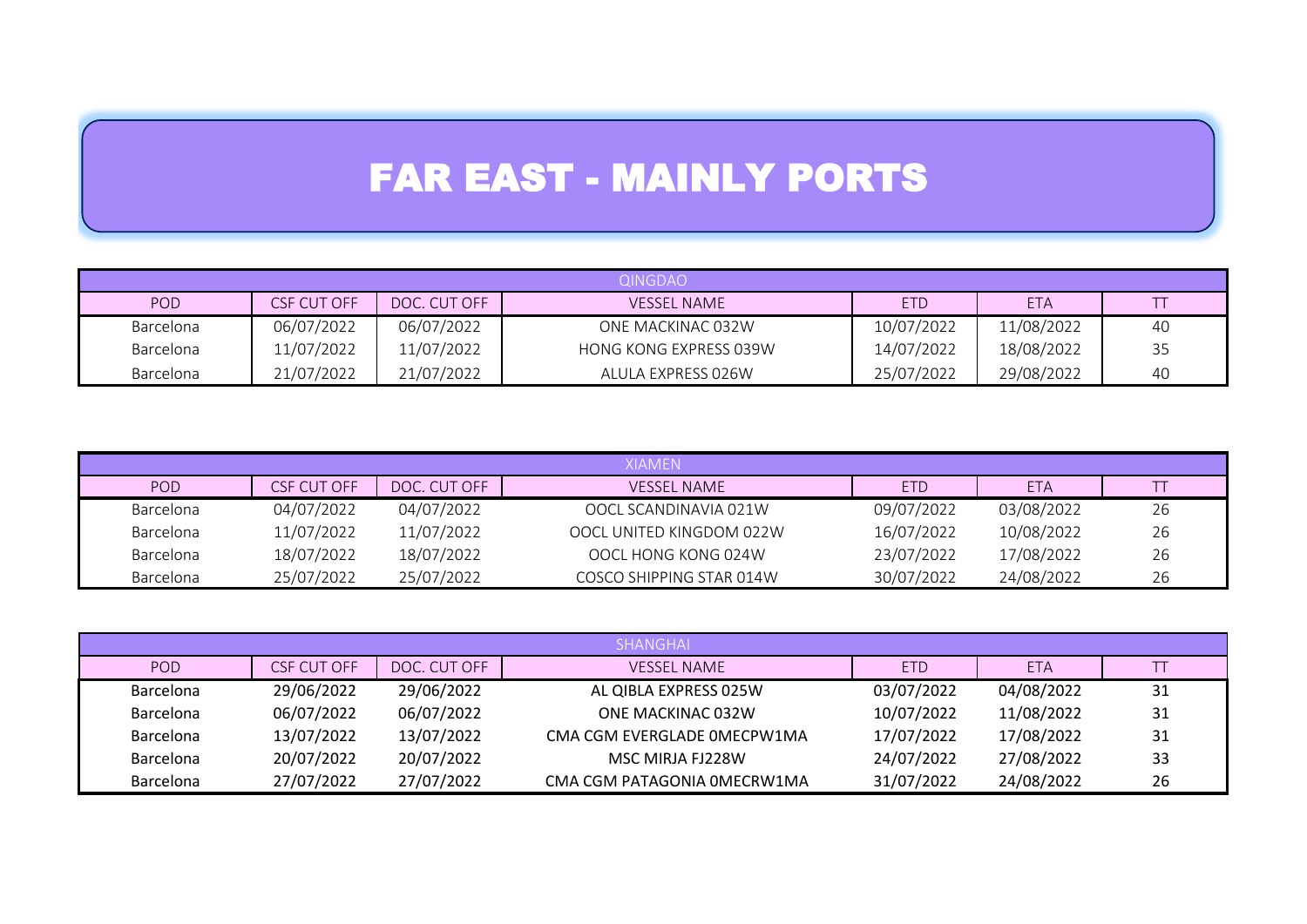|           | <b>NINGBO</b> |              |                             |            |            |    |  |  |  |
|-----------|---------------|--------------|-----------------------------|------------|------------|----|--|--|--|
| POD       | CSF CUT OFF   | DOC. CUT OFF | <b>VESSEL NAME</b>          | <b>ETD</b> | <b>ETA</b> |    |  |  |  |
| Barcelona | 29/06/2022    | 29/06/2022   | CMA CGM GALAPAGOS OMECLW1MA | 06/07/2022 | 03/08/2022 | 28 |  |  |  |
| Barcelona | 06/07/2022    | 06/07/2022   | OOCL MALAYSIA 041W          | 13/07/2022 | 10/08/2022 | 28 |  |  |  |
| Barcelona | 13/07/2022    | 13/07/2022   | CMA CGM EVERGLADE OMECPW1MA | 20/07/2022 | 17/08/2022 | 28 |  |  |  |
| Barcelona | 20/07/2022    | 20/07/2022   | PENDING                     | 27/07/2022 | 24/08/2022 | 28 |  |  |  |

|                  | <b>GUANGZHOU</b> |              |                        |            |            |    |  |  |
|------------------|------------------|--------------|------------------------|------------|------------|----|--|--|
| <b>POD</b>       | CSF CUT OFF      | DOC. CUT OFF | <b>VESSEL NAME</b>     | <b>ETD</b> | <b>ETA</b> |    |  |  |
| <b>Barcelona</b> | 28/06/2022       | 28/06/2022   | GSL ELIZABETH 026S     | 01/07/2022 | 04/08/2022 | 34 |  |  |
| <b>Barcelona</b> | 01/07/2022       | 01/07/2022   | AL QIBLA EXPRESS 025W  | 04/07/2022 | 04/08/2022 | 30 |  |  |
| Barcelona        | 05/07/2022       | 05/07/2022   | NYK CONSTELLATION 087S | 08/07/2022 | 11/08/2022 | 34 |  |  |
| Barcelona        | 08/07/2022       | 08/07/2022   | ONE MACKINAC 032W      | 11/07/2022 | 11/08/2022 | 30 |  |  |
| Barcelona        | 12/07/2022       | 12/07/2022   | MOL ENDOWMENT 063S     | 15/07/2022 | 18/08/2022 | 34 |  |  |
| Barcelona        | 15/07/2022       | 15/07/2022   | HONG KONG EXPRESS 039W | 18/07/2022 | 18/08/2022 | 30 |  |  |
| Barcelona        | 19/07/2022       | 19/07/2022   | MOL GENEROSITY 158S    | 22/07/2022 | 29/08/2022 | 38 |  |  |
| Barcelona        | 26/07/2022       | 26/07/2022   | GSL ELIZABETH 027S     | 29/07/2022 | 10/09/2022 | 43 |  |  |

|           | SHENZHEN           |              |                               |            |            |    |  |  |
|-----------|--------------------|--------------|-------------------------------|------------|------------|----|--|--|
| POD.      | <b>CSF CUT OFF</b> | DOC. CUT OFF | <b>VESSEL NAME</b>            | <b>ETD</b> | <b>ETA</b> |    |  |  |
| Barcelona | 29/06/2022         | 29/06/2022   | ONE MACKINAC                  | 02/07/2022 | 30/07/2022 | 28 |  |  |
| Barcelona | 04/07/2022         | 04/07/2022   | AL QIBLA EXPRESS 025W         | 11/07/2022 | 04/08/2022 | 25 |  |  |
| Barcelona | 11/07/2022         | 11/07/2022   | ONE MACKINAC 032W             | 18/07/2022 | 11/08/2022 | 25 |  |  |
| Barcelona | 18/07/2022         | 18/07/2022   | <b>HONG KONG EXPRESS 039W</b> | 25/07/2022 | 18/08/2022 | 23 |  |  |
| Barcelona | 25/07/2022         | 25/07/2022   | ALULA EXPRESS 026W            | 01/08/2022 | 25/08/2022 | 24 |  |  |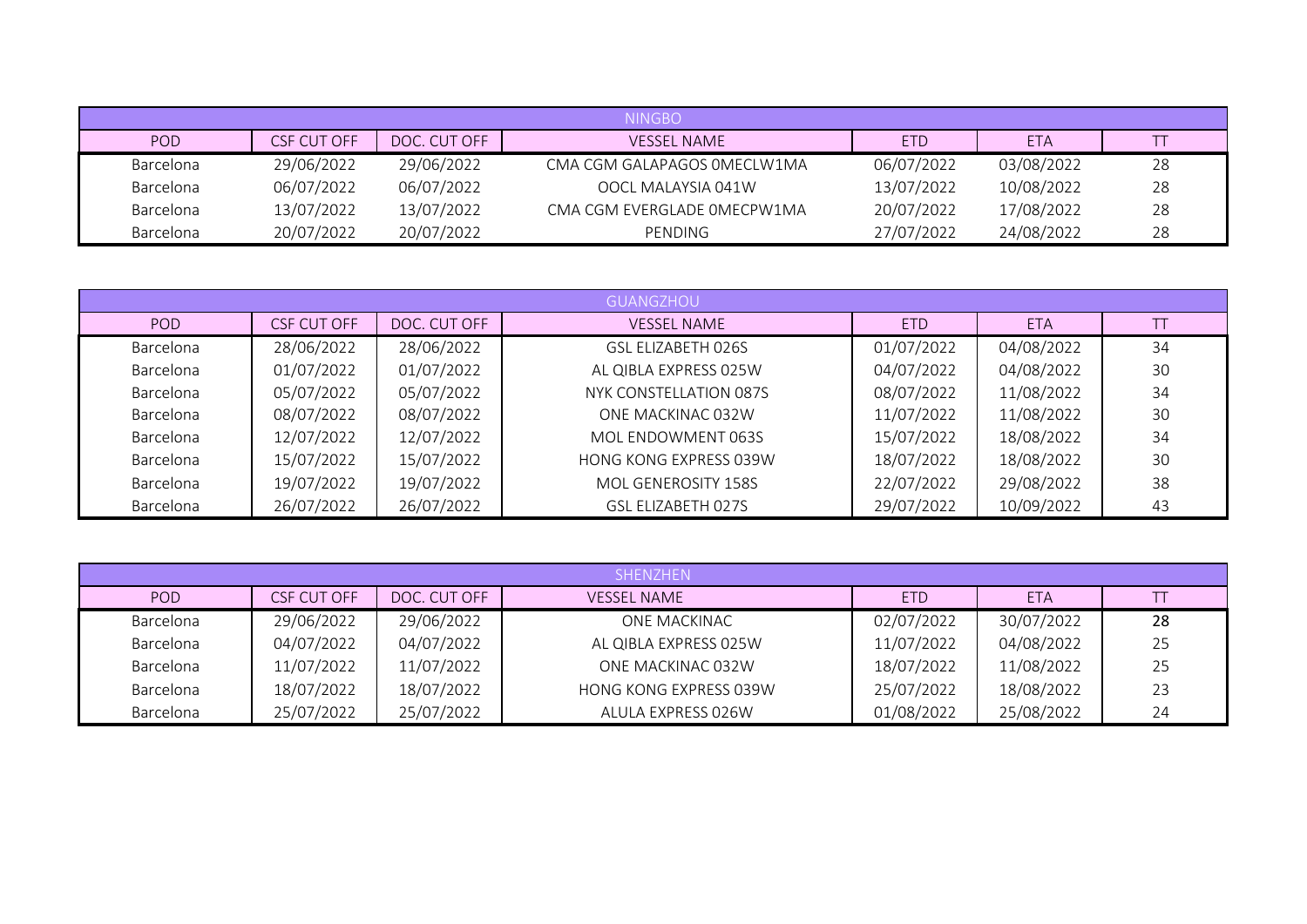|           |                    |              | <b>HONG KONG</b>              |            |            |    |
|-----------|--------------------|--------------|-------------------------------|------------|------------|----|
| POD.      | <b>CSF CUT OFF</b> | DOC. CUT OFF | <b>VESSEL NAME</b>            | <b>ETD</b> | <b>ETA</b> |    |
| Barcelona | 01/07/2022         | 01/07/2022   | GSL ELIZABETH 026S            | 04/07/2022 | 04/08/2022 | 31 |
| Barcelona | 08/07/2022         | 08/07/2022   | NYK CONSTELLATION 087S        | 11/07/2022 | 11/08/2022 | 31 |
| Barcelona | 07/07/2022         | 07/07/2022   | ONE MACKINAC 032W             | 16/07/2022 | 11/08/2022 | 32 |
| Barcelona | 14/07/2022         | 14/07/2022   | <b>HONG KONG EXPRESS 039W</b> | 23/07/2022 | 18/08/2022 | 28 |
| Barcelona | 21/07/2022         | 21/07/2022   | ALULA EXPRESS 026W            | 30/07/2022 | 25/08/2022 | 28 |

| <b>TIANJIN</b>             |
|----------------------------|
| Weekly service             |
| Closing - every Tuesday    |
| Departure - every Saturday |
| T.T. - 40 days             |

| For any special inquiry, please contact with : |  |
|------------------------------------------------|--|
| mariolatasso@nmconsolidators.net               |  |
| maviiniesta@nmconsolidators.net                |  |
| jose@nmconsolidators.net                       |  |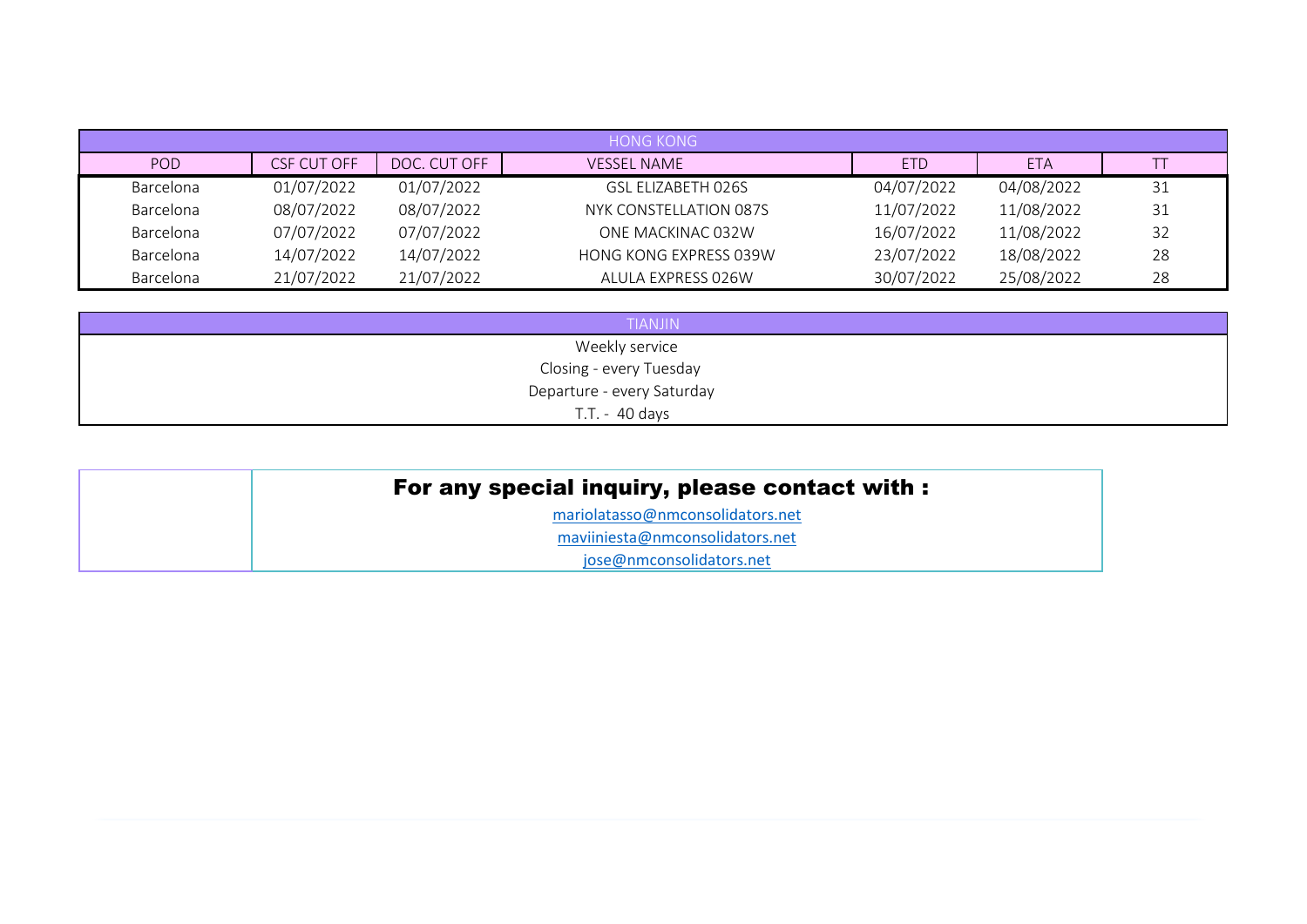#### FAR EAST - KOREA AND TAIWAN

|           | <b>KOREA (BUSAN)</b> |              |                    |            |            |    |  |  |
|-----------|----------------------|--------------|--------------------|------------|------------|----|--|--|
| POD       | CSF CUT OFF          | DOC. CUT OFF | <b>VESSEL NAME</b> | <b>ETD</b> | <b>ETA</b> |    |  |  |
| Barcelona | 19/05/2022           | 01/07/2022   | MSC MIA            | 04/07/2022 | 11/08/2022 | 38 |  |  |
| Barcelona | 26/05/2022           | 05/07/2022   | MSC AMBRA          | 08/07/2022 | 16/08/2022 | 39 |  |  |
| Barcelona | 01/06/2022           | 09/07/2022   | MSC APOLLINE       | 12/07/2022 | 20/08/2022 | 39 |  |  |
| Barcelona | 08/06/2022           | 15/07/2022   | MSC MIRJA          | 18/07/2022 | 27/08/2022 | 40 |  |  |
| Barcelona | 15/06/2022           | 22/07/2022   | MSC FEBE           | 25/07/2022 | 03/09/2022 | 40 |  |  |
| Barcelona | 20/06/2022           | 28/07/2022   | MSC ELOANE         | 01/08/2022 | 10/09/2022 | 40 |  |  |
| Barcelona | 28/06/2022           | 05/08/2022   | MSC SAMAR          | 08/08/2022 | 17/09/2022 | 40 |  |  |

|           | <b>TAIWAN</b> |              |                    |            |            |    |  |  |
|-----------|---------------|--------------|--------------------|------------|------------|----|--|--|
| POD       | CSF CUT OFF   | DOC. CUT OFF | <b>VESSEL NAME</b> | <b>ETD</b> | <b>ETA</b> |    |  |  |
| Barcelona | 28/06/2022    | 28/06/2022   | ZEUS LUMOS 0006W   | 09/07/2022 | 14/08/2022 | 35 |  |  |
| Barcelona | 05/07/2022    | 05/07/2022   | AL DHAIL 023W      | 16/07/2022 | 21/08/2022 | 35 |  |  |
| Barcelona | 12/07/2022    | 12/07/2022   | AL MASHRAB 022W    | 23/07/2022 | 28/08/2022 | 35 |  |  |
| Barcelona | 19/07/2022    | 19/07/2022   | SALAHUDDIN 022W    | 30/07/2022 | 04/09/2022 | 35 |  |  |
| Barcelona | 26/07/2022    | 26/07/2022   | PENDING            | 06/08/2022 | 11/09/2022 | 35 |  |  |

| For any special inquiry, please contact with : |  |
|------------------------------------------------|--|
| mariolatasso@nmconsolidators.net               |  |
| maviiniesta@nmconsolidators.net                |  |
| jose@nmconsolidators.net                       |  |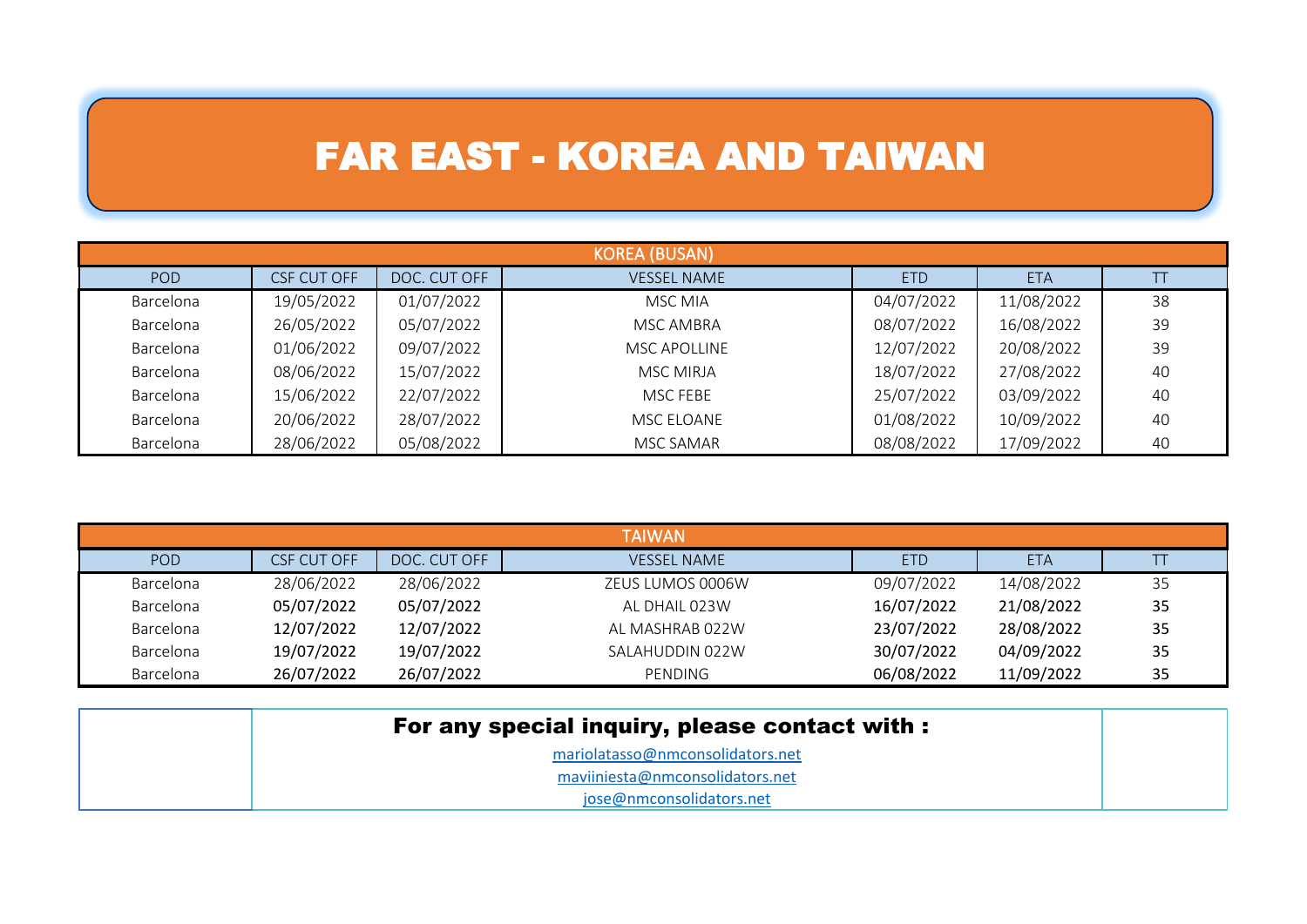### FAR EAST- BANGKOK AND SINGAPORE

| <b>BANGKOK</b>   |             |              |                            |            |            |    |  |
|------------------|-------------|--------------|----------------------------|------------|------------|----|--|
| POD              | CSF CUT OFF | DOC. CUT OFF | <b>VESSEL NAME</b>         | <b>ETD</b> | <b>ETA</b> |    |  |
| Barcelona        | 28/06/2022  | 28/06/2022   | INTELLIGENT PURSUIT 016S   | 01/07/2022 | 29/07/2022 | 28 |  |
| Barcelona        | 02/07/2022  | 02/07/2022   | LADY OF LUCK 193S          | 05/07/2022 | 04/08/2022 | 30 |  |
| Barcelona        | 03/07/2022  | 03/07/2022   | GSL MERCER 023S            | 06/07/2022 | 11/08/2022 | 35 |  |
| Barcelona        | 10/07/2022  | 10/07/2022   | AS CARINTHIA 036S          | 13/07/2022 | 11/08/2022 | 28 |  |
| Barcelona        | 13/07/2022  | 13/07/2022   | <b>BANGKOK BRIDGE 135W</b> | 16/07/2022 | 18/08/2022 | 33 |  |
| Barcelona        | 17/07/2022  | 17/07/2022   | GSL MERCER 024S            | 20/07/2022 | 29/08/2022 | 39 |  |
| <b>Barcelona</b> | 21/07/2022  | 21/07/2022   | <b>OSAKA 21013W</b>        | 24/07/2022 | 29/08/2022 | 36 |  |

| <b>SINGAPORE</b> |             |              |                        |            |            |    |  |
|------------------|-------------|--------------|------------------------|------------|------------|----|--|
| POD              | CSF CUT OFF | DOC. CUT OFF | <b>VESSEL NAME</b>     | <b>ETD</b> | <b>ETA</b> |    |  |
| <b>Barcelona</b> | 07/07/2022  | 07/07/2022   | PARIS EXPRESS 023W     | 10/07/2022 | 29/07/2022 |    |  |
| Barcelona        | 11/07/2022  | 11/07/2022   | AL QIBLA EXPRESS 025W  | 14/07/2022 | 04/08/2022 | 23 |  |
| <b>Barcelona</b> | 19/07/2022  | 19/07/2022   | ONE MACKINAC 032W      | 22/07/2022 | 11/08/2022 | 23 |  |
| <b>Barcelona</b> | 25/07/2022  | 25/07/2022   | HONG KONG EXPRESS 039W | 28/07/2022 | 18/08/2022 | 23 |  |

| For any special inquiry, please contact with : |  |  |  |  |  |
|------------------------------------------------|--|--|--|--|--|
| mariolatasso@nmconsolidators.net               |  |  |  |  |  |
| maviiniesta@nmconsolidators.net                |  |  |  |  |  |
| jose@nmconsolidators.net                       |  |  |  |  |  |
|                                                |  |  |  |  |  |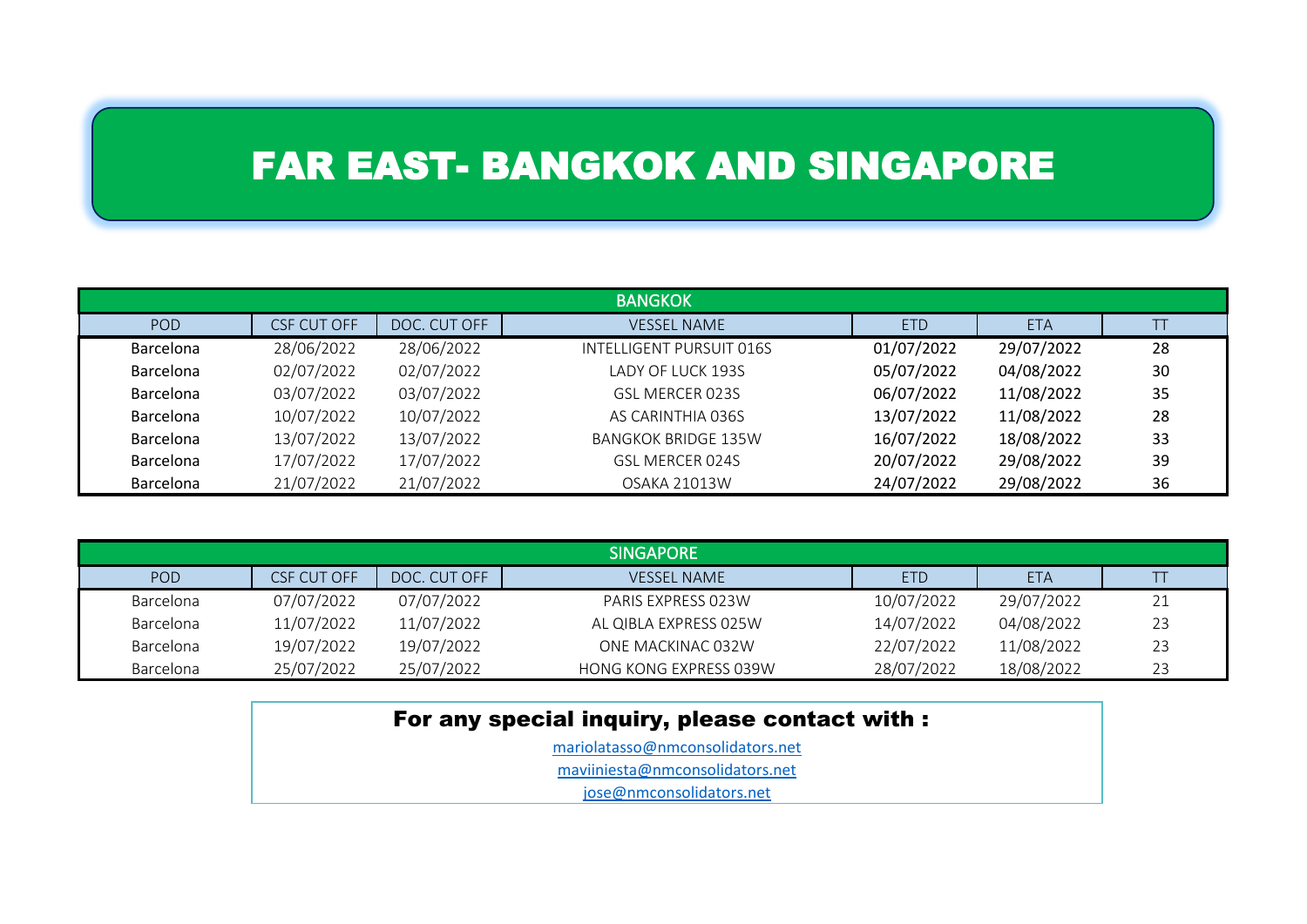## MIDDLE EAST - MAINLY PORTS IN INDIA

| <b>CHENNAI (INDIA)</b> |             |              |                        |            |            |    |  |
|------------------------|-------------|--------------|------------------------|------------|------------|----|--|
| POD                    | CSF CUT OFF | DOC. CUT OFF | <b>VESSEL NAME</b>     | <b>ETD</b> | <b>ETA</b> |    |  |
| Barcelona              | 02/07/2022  | 02/07/2022   | YM FOUNTAIN 163W       | 05/07/2022 | 28/07/2022 | 23 |  |
| Barcelona              | 09/07/2022  | 09/07/2022   | TOKYO BAY 2221W        | 12/07/2022 | 04/08/2022 | 23 |  |
| Barcelona              | 14/07/2022  | 14/07/2022   | ONE MACKINAC 032W      | 17/07/2022 | 11/08/2022 | 27 |  |
| Barcelona              | 16/07/2022  | 16/07/2022   | XIN LIAN YUN GANG 095W | 19/07/2022 | 11/08/2022 | 23 |  |
| Barcelona              | 23/07/2022  | 23/07/2022   | HONG KONG EXPRESS 039W | 26/07/2022 | 18/08/2022 | 25 |  |

| <b>NHAVA SHEVA (INDIA)</b> |                    |              |                            |            |            |    |
|----------------------------|--------------------|--------------|----------------------------|------------|------------|----|
| POD                        | <b>CSF CUT OFF</b> | DOC. CUT OFF | <b>VESSEL NAME</b>         | <b>ETD</b> | <b>ETA</b> |    |
| Barcelona                  | 01/07/2022         | 01/07/2022   | <b>EXPRESS ATHENS 2126</b> | 04/07/2022 | 29/07/2022 | 26 |
| Barcelona                  | 09/07/2022         | 09/07/2022   | MOL COURAGE 2127           | 12/07/2022 | 29/07/2022 | 18 |
| Barcelona                  | 11/07/2022         | 11/07/2022   | MOL CELEBRATION 087E       | 14/07/2022 | 11/08/2022 | 28 |
| Barcelona                  | 16/07/2022         | 16/07/2022   | CMA CGM IVANHOE 2128       | 19/07/2022 | 04/08/2022 | 18 |
| Barcelona                  | 23/07/2022         | 23/07/2022   | CHENNAI EXPRESS 2224W      | 26/07/2022 | 25/08/2022 | 30 |
| Barcelona                  | 26/07/2022         | 26/07/2022   | ONE CONTRIBUTION 050E      | 29/07/2022 | 25/08/2022 | 27 |